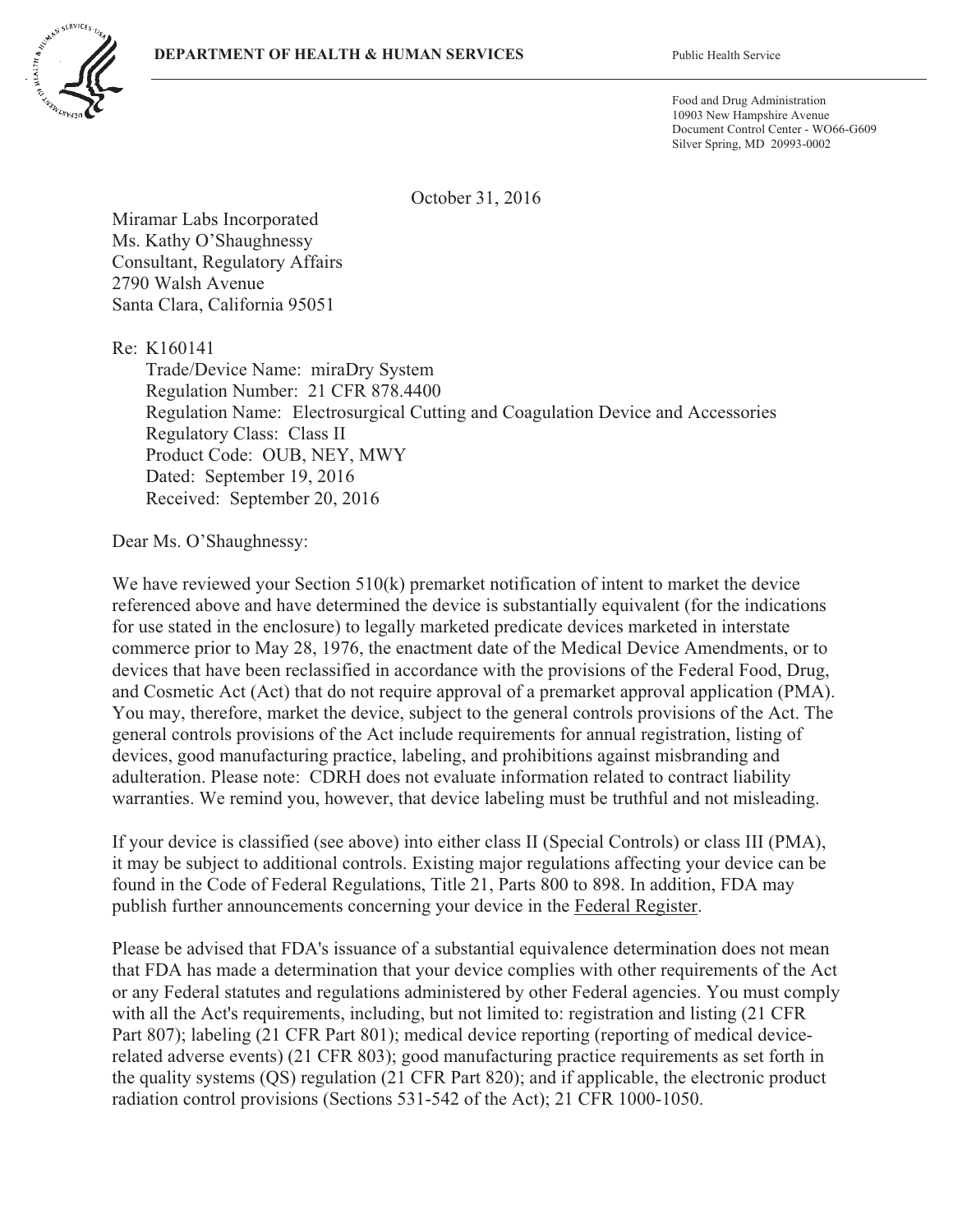If you desire specific advice for your device on our labeling regulation (21 CFR Part 801), please contact the Division of Industry and Consumer Education at its toll-free number (800) 638-2041 or (301) 796-7100 or at its Internet address

http://www.fda.gov/MedicalDevices/ResourcesforYou/Industry/default.htm. Also, please note the regulation entitled, "Misbranding by reference to premarket notification" (21 CFR Part 807.97). For questions regarding the reporting of adverse events under the MDR regulation (21 CFR Part 803), please go to

http://www.fda.gov/MedicalDevices/Safety/ReportaProblem/default.htm for the CDRH's Office of Surveillance and Biometrics/Division of Postmarket Surveillance.

You may obtain other general information on your responsibilities under the Act from the Division of Industry and Consumer Education at its toll-free number (800) 638-2041 or (301) 796-7100 or at its Internet address

http://www.fda.gov/MedicalDevices/ResourcesforYou/Industry/default.htm.

Sincerely,

Jennifer R. Stevenson - A Jennifer R. Stevenson

 For Binita S. Ashar, M.D., M.B.A., F.A.C.S. **Director** Division of Surgical Devices Office of Device Evaluation Center for Devices and Radiological Health

Enclosure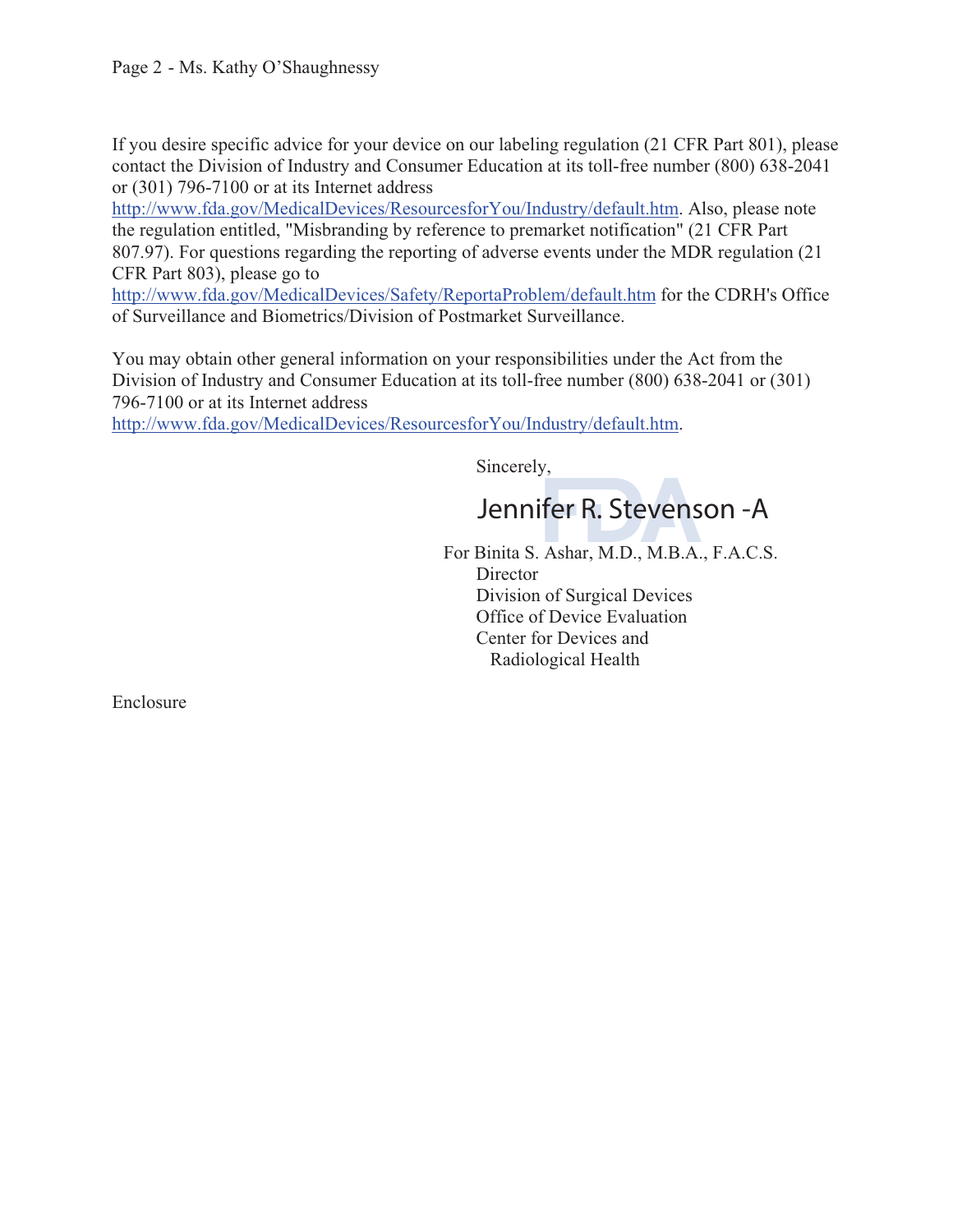## **Indications for Use**

510(k) Number *(if known)* K160141

Device Name miraDry System

Indications for Use *(Describe)*

The miraDry System MD4000 is indicated for use in the treatment of primary axillary hyperhidrosis plus unwanted underarm hair removal, and permanent reduction of underarm hair of all colors for Fitzpatrick skin types I – IV.

Permanent hair reduction is defined as long-term, stable reduction in the number of hairs regrowing when measured at 6, 9 and 12 months after the completion of a treatment regime.

When used for the treatment of primary axillary hyperhidrosis, the miraDry System MD4000 may reduce underarm odor.

| Type of Use (Select one or both, as applicable)          |                                             |
|----------------------------------------------------------|---------------------------------------------|
| $\boxtimes$ Prescription Use (Part 21 CFR 801 Subpart D) | Over-The-Counter Use (21 CFR 801 Subpart C) |

#### **CONTINUE ON A SEPARATE PAGE IF NEEDED.**

This section applies only to requirements of the Paperwork Reduction Act of 1995.

#### **\*DO NOT SEND YOUR COMPLETED FORM TO THE PRA STAFF EMAIL ADDRESS BELOW.\***

The burden time for this collection of information is estimated to average 79 hours per response, including the time to review instructions, search existing data sources, gather and maintain the data needed and complete and review the collection of information. Send comments regarding this burden estimate or any other aspect of this information collection, including suggestions for reducing this burden, to:

> Department of Health and Human Services Food and Drug Administration Office of Chief Information Officer Paperwork Reduction Act (PRA) Staff *PRAStaff@fda.hhs.gov*

*"An agency may not conduct or sponsor, and a person is not required to respond to, a collection of information unless it displays a currently valid OMB number."*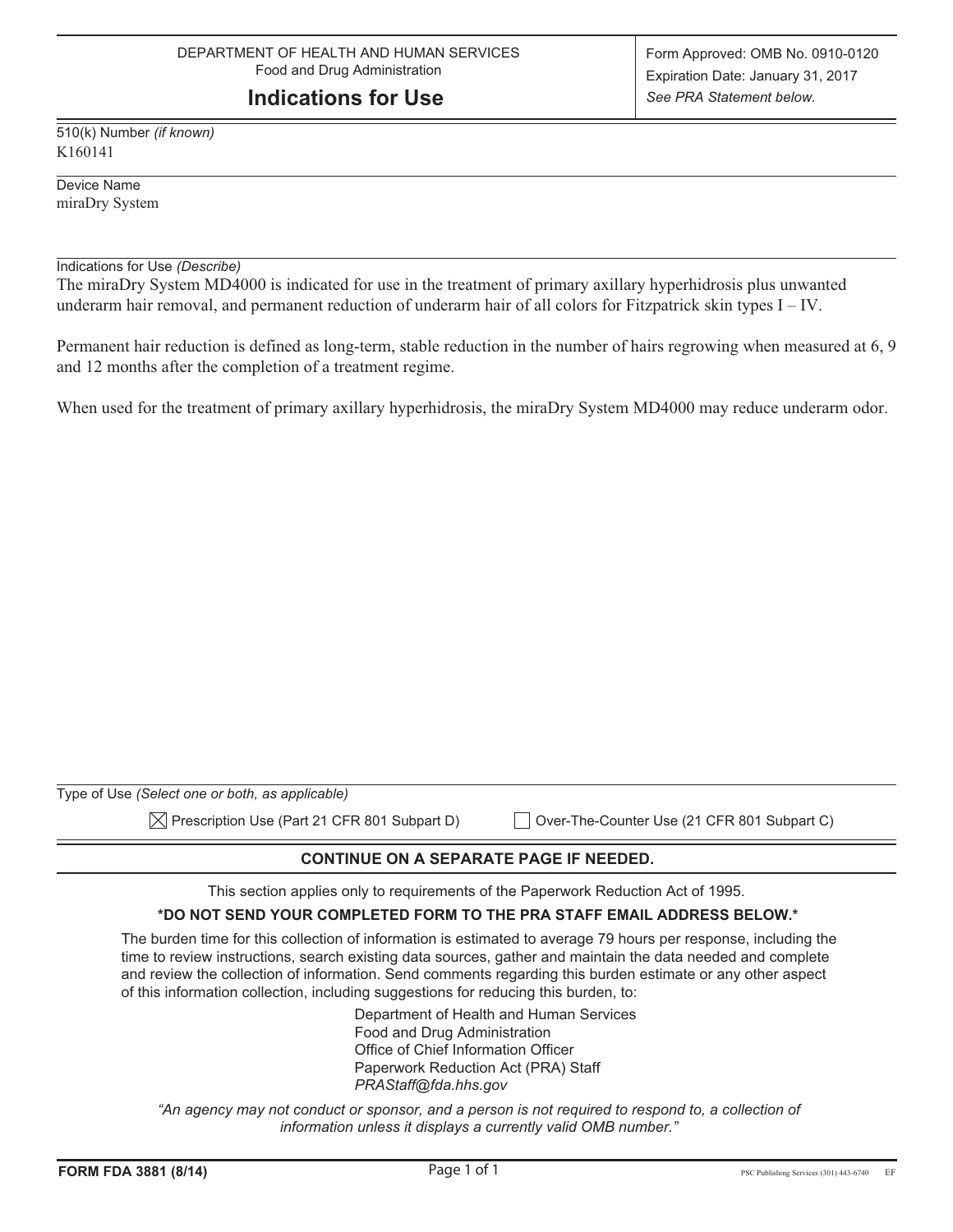| 1. $510(k)$ Summary         |                                                                                                                 |
|-----------------------------|-----------------------------------------------------------------------------------------------------------------|
| <b>GENERAL INFORMATION</b>  |                                                                                                                 |
| <b>Classification:</b>      | Class II (special controls)                                                                                     |
| <b>Classification No.:</b>  | 21 CFR 878.4400                                                                                                 |
| <b>Classification Name:</b> | Electrosurgical cutting and coagulation<br>device and accessories.                                              |
| Product Code(s):            | OUB, NEY, MWY                                                                                                   |
| <b>Common Name:</b>         | Instrument for Treatment of Hyperhidrosis                                                                       |
|                             | System, Ablation, Microwave And<br>Accessories                                                                  |
|                             | System, Microwave, Hair Removal                                                                                 |
| <b>Trade Name:</b>          | miraDry MD4000 System                                                                                           |
| Submitter:                  | Miramar Labs, Inc.<br>2790 Walsh Avenue<br>Santa Clara, CA 95051, USA<br>Tel: 408-940-8700<br>Fax: 408-940-8795 |
|                             | FDA Registration No.: 3008082710                                                                                |
| Contact:                    | Kathy O'Shaughnessy, PhD<br>VP, Clinical/Regulatory/QA (Consulting)                                             |
| Date prepared:              | 10/27/16                                                                                                        |

### **INDICATIONS FOR USE**

The miraDry System MD4000 is indicated for use in the treatment of primary axillary hyperhidrosis plus unwanted underarm hair removal, and permanent reduction of underarm hair of all colors for Fitzpatrick skin types I – IV.

Permanent hair reduction is defined as long-term, stable reduction in the number of hairs regrowing when measured at 6, 9 and 12 months after the completion of a treatment regime.

When used for the treatment of primary axillary hyperhidrosis, the miraDry System MD4000 may reduce underarm odor.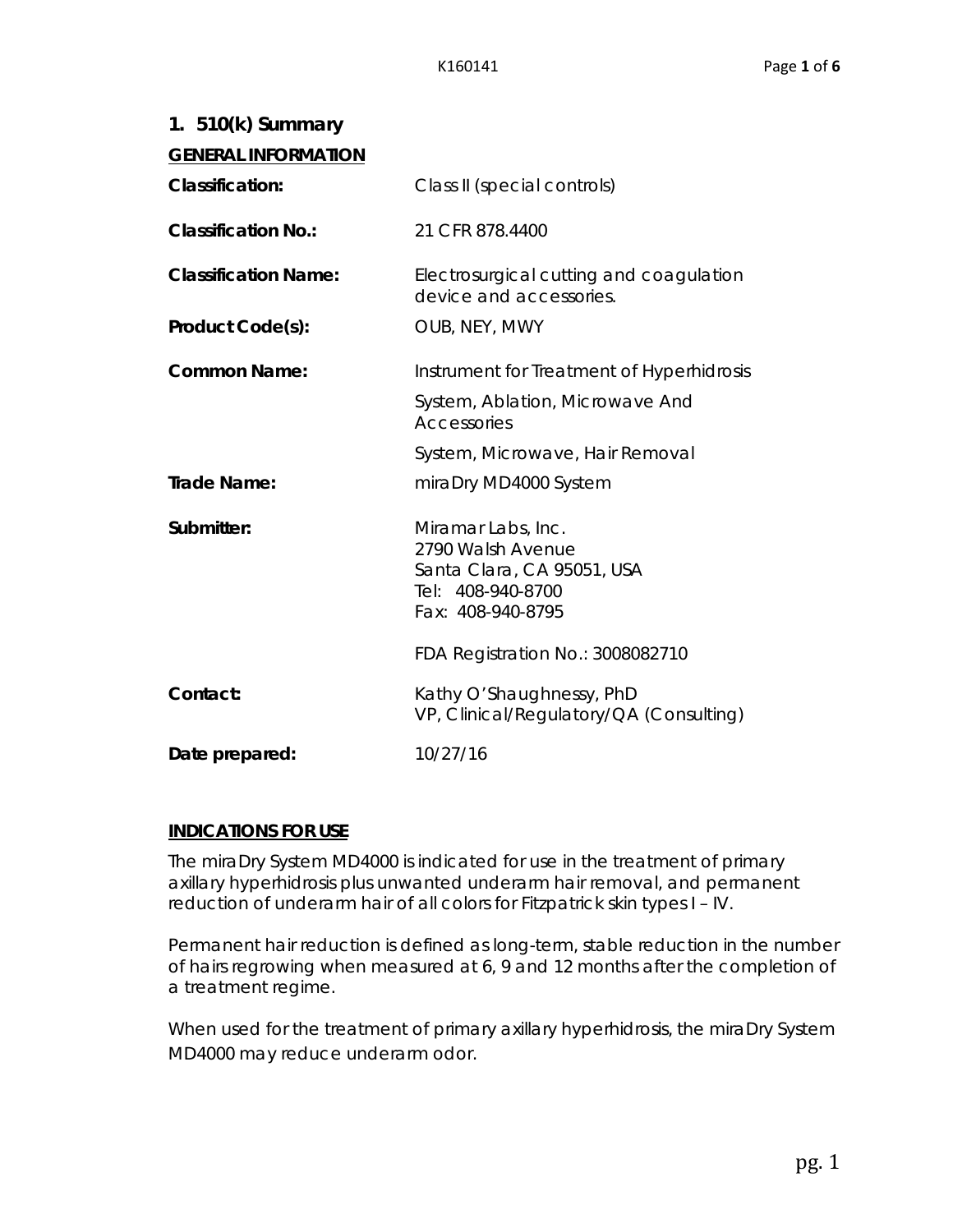#### **PREDICATE DEVICE**

The miraDry MD4000 System (K150419).

#### **DEVICE DESCRIPTION**

The miraDry MD4000 that is the subject of this 510(k) is identical to the device described and cleared in K150419, except for the proposed labeling changes that resulted in this 510(k) submission.

The miraDry MD4000 System is a microwave device designed to heat tissue located at the dermal- hypodermal interface where the axillary sweat and odor glands and hair bulbs reside using a surface contact applicator. The miraDry MD4000 System consists of: the MD4000-MC Console; the MD4000-HP miraDry Handpiece; and a disposable, sterile MD4000-BT miraDry bioTip that snaps onto the Handpiece to provide a sterile protective cover.

As described in K150419 and prior submissions, the miraDry MD4000 System also includes Class I components/accessories. The MD4000-TS template system is a required component for the miraDry treatment as well as the MD4000-PK priming kit and the MD4000-BT-DE demonstration bioTip. The MD4000-PK priming kit and the non-sterile "demo" bioTip are required when the system is initially set up at a user facility. Optional accessories include an armrest and disposable ice packs.

The MD4000-MC Console is a software-driven device which contains circuit boards, a microwave generator, integrated vacuum and cooling systems, and an integrated touch-screen user interface.

The non-invasive miraDry Handpiece is specifically designed to deliver microwave energy to the skin at specified frequency and power levels. The proximal end of the Handpiece has a cable bundle and a console connector that supplies the energy and cooling to the Handpiece. The distal end has a sterile, disposable barrier, the miraDry bioTip, which contacts the patient.

### **SUMMARY OF SUBSTANTIAL EQUIVALENCE**

The miraDry MD4000 System described and cleared in 510(k) number K150419 serves as the predicate device for this premarket notification. The miraDry MD4000 System that is the subject of this 510(k) has the same intended use and technological characteristics as the device described and cleared in 510(k) number K150419. Furthermore, there have been no changes in design, material, chemical composition, energy source, or manufacturing process since FDA's clearance of K150419.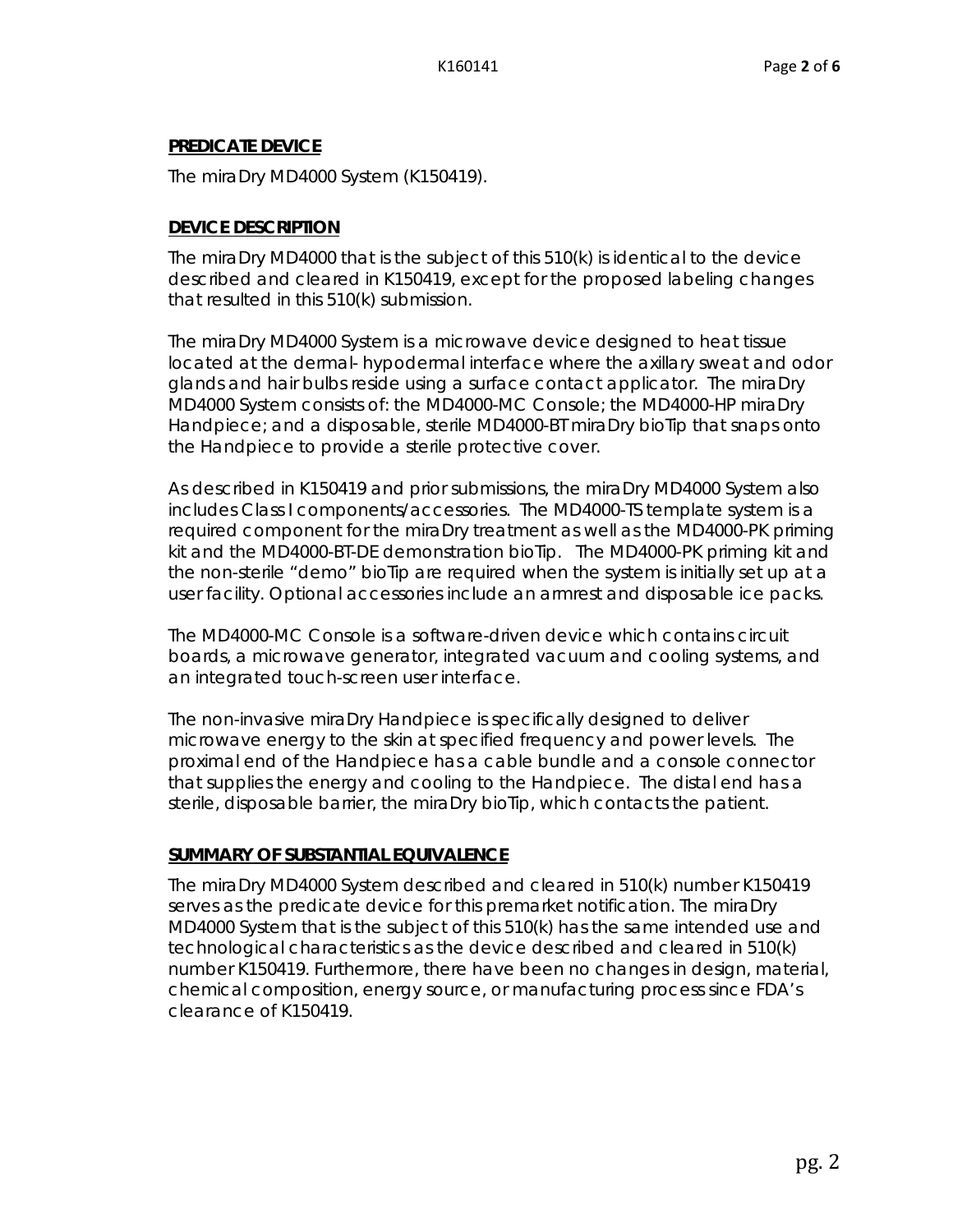## **Substantial Equivalence Comparison Table**

| <b>Characteristics</b>              | <b>Predicate Device</b>                                                                                                                                                                                                                                                                                                                                                                                                        | <b>Subject Device</b>                                                                                                                                                                                                                                                                                                                                                                                                                                          |  |
|-------------------------------------|--------------------------------------------------------------------------------------------------------------------------------------------------------------------------------------------------------------------------------------------------------------------------------------------------------------------------------------------------------------------------------------------------------------------------------|----------------------------------------------------------------------------------------------------------------------------------------------------------------------------------------------------------------------------------------------------------------------------------------------------------------------------------------------------------------------------------------------------------------------------------------------------------------|--|
|                                     | miraDry MD4000<br>K150419                                                                                                                                                                                                                                                                                                                                                                                                      | miraDry MD4000                                                                                                                                                                                                                                                                                                                                                                                                                                                 |  |
|                                     |                                                                                                                                                                                                                                                                                                                                                                                                                                |                                                                                                                                                                                                                                                                                                                                                                                                                                                                |  |
| <b>Device Class</b>                 | $\mathbf{  }$                                                                                                                                                                                                                                                                                                                                                                                                                  | $\mathbb{I}$                                                                                                                                                                                                                                                                                                                                                                                                                                                   |  |
| <b>Energy Type</b>                  | Microwave                                                                                                                                                                                                                                                                                                                                                                                                                      | Microwave                                                                                                                                                                                                                                                                                                                                                                                                                                                      |  |
| <b>Mode of Action</b>               | generation of localized heat                                                                                                                                                                                                                                                                                                                                                                                                   | generation of localized heat                                                                                                                                                                                                                                                                                                                                                                                                                                   |  |
| <b>Product Code</b>                 | NEY, OUB, MWY<br>The miraDry System MD4000 is                                                                                                                                                                                                                                                                                                                                                                                  | NEY, OUB, MWY                                                                                                                                                                                                                                                                                                                                                                                                                                                  |  |
| <b>Indications for Use</b>          | indicated for use in the<br>treatment of primary axillary<br>hyperhidrosis plus unwanted<br>underarm hair removal, and<br>permanent reduction of<br>underarm hair of all colors for<br>Fitzpatrick skin types I - IV.<br>Permanent hair reduction is<br>defined as long-term, stable<br>reduction in the number of<br>hairs regrowing when<br>measured at 6, 9 and 12<br>months after the completion<br>of a treatment regime. | The miraDry System MD4000 is<br>indicated for use in the<br>treatment of primary axillary<br>hyperhidrosis plus unwanted<br>underarm hair removal, and<br>permanent reduction of<br>underarm hair of all colors for<br>Fitzpatrick skin types I - IV.<br>Permanent hair reduction is<br>defined as long-term, stable<br>reduction in the number of<br>hairs regrowing when<br>measured at 6, 9 and 12<br>months after the completion of<br>a treatment regime. |  |
|                                     |                                                                                                                                                                                                                                                                                                                                                                                                                                | When used for the treatment<br>of primary axillary<br>hyperhidrosis, the miraDry<br>System MD4000 may reduce<br>underarm odor.                                                                                                                                                                                                                                                                                                                                 |  |
| <b>Function</b>                     | Heat absorption by tissue<br>located at the dermal-<br>hypodermal interface where<br>the axillary sweat (wetness<br>and odor) glands and hair<br>bulbs reside                                                                                                                                                                                                                                                                  | Heat absorption by tissue<br>located at the dermal-<br>hypodermal interface where<br>the axillary sweat (wetness<br>and odor) glands and hair<br>bulbs reside                                                                                                                                                                                                                                                                                                  |  |
| <b>Overall System structure</b>     | microwave source/amplifier,<br>coolant supply system,<br>operator interface, and<br>microwave, electrical and<br>coolant lines that connect to<br>the applicator                                                                                                                                                                                                                                                               | microwave source/amplifier,<br>coolant supply system,<br>operator interface, and<br>microwave, electrical and<br>coolant lines that connect to<br>the applicator                                                                                                                                                                                                                                                                                               |  |
| <b>Key Components</b>               | Console, handpiece,<br>disposable applicator tip                                                                                                                                                                                                                                                                                                                                                                               | Console, handpiece,<br>disposable applicator tip                                                                                                                                                                                                                                                                                                                                                                                                               |  |
| <b>Console Control</b><br>Mechanism | Electronic user interface                                                                                                                                                                                                                                                                                                                                                                                                      | Electronic user interface                                                                                                                                                                                                                                                                                                                                                                                                                                      |  |
| Coolant usage                       | Delivers cooling to the skin<br>surface                                                                                                                                                                                                                                                                                                                                                                                        | Delivers cooling to the skin<br>surface                                                                                                                                                                                                                                                                                                                                                                                                                        |  |

### NON-CLINICAL TESTING

There was no additional non-clinical testing that was completed, as the device being used is the same as the cleared device (miraDry MD4000 System, cleared under K150419).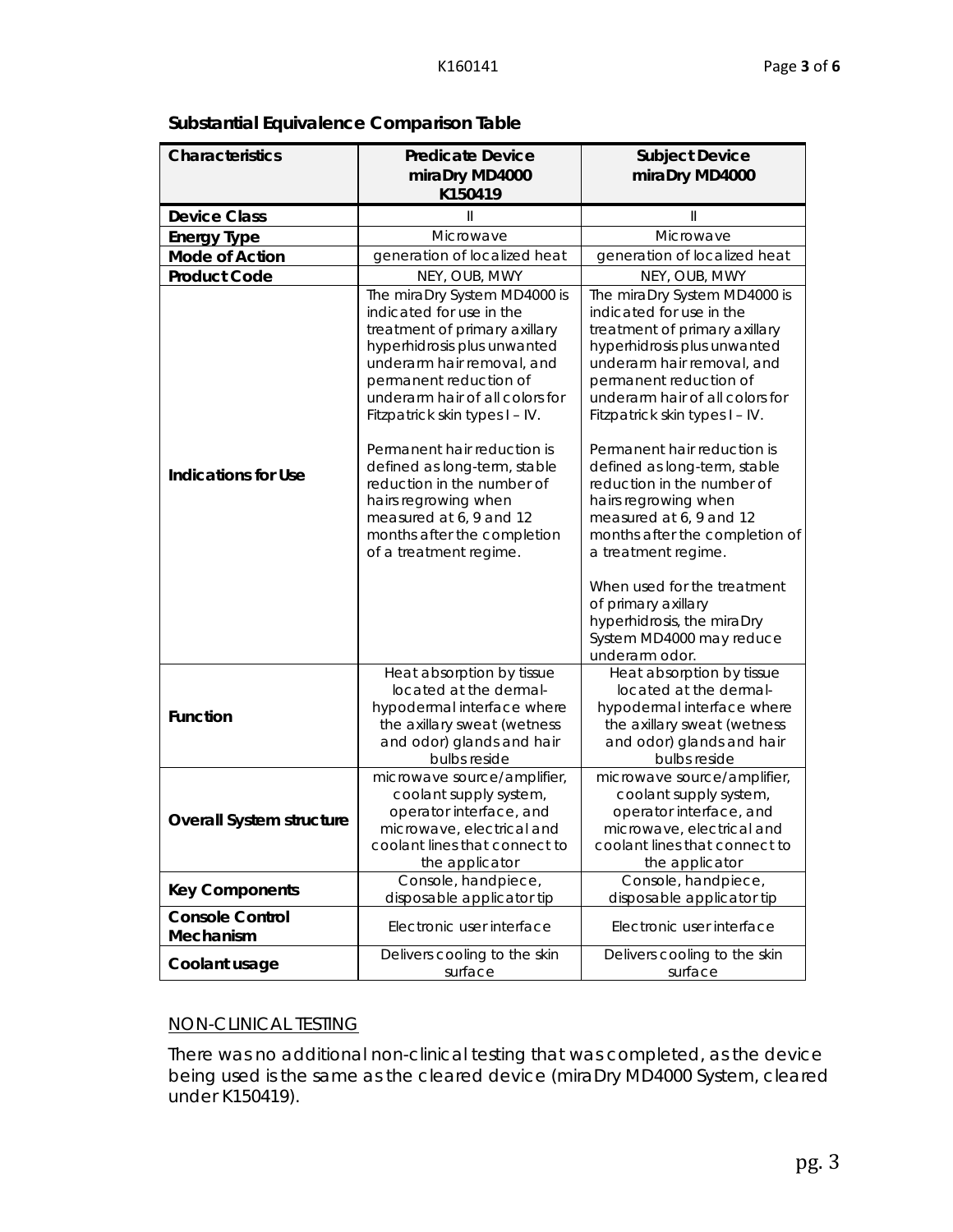### CLINICAL TESTING

In support of this 510(k), a prospective, split-patient, randomized, single center trial was conducted. Forty adult subjects with high underarm odor were enrolled. Subjects were treated in one underarm (randomly selected) with the miraDry MD4000 System using the standard miraDry procedure, which at the time of the study was two treatment sessions 3 months apart. The other underarm was untreated and served as the control.

The odor assessments were conducted by four blinded, trained odor assessors, where each assessor gave a score to each underarm between 0 (no malodor) and 10 (extremely strong malodor). Scores for each underarm were obtained by averaging the scores from the four judges. Patients also self-reported their odor scores and rated their satisfaction with the procedure. The mean subject age was 49 years; 63% of the subjects were female and 57% were African American, with the remainder Caucasian.

| <b>Study Design</b> | Prospective, split-patient, randomized, single center trial                                                                                                                                                                                                                                                                                                                                                                                                                                              |
|---------------------|----------------------------------------------------------------------------------------------------------------------------------------------------------------------------------------------------------------------------------------------------------------------------------------------------------------------------------------------------------------------------------------------------------------------------------------------------------------------------------------------------------|
| Sample Size         | 40 patients - one underarm treated, one underarm untreated                                                                                                                                                                                                                                                                                                                                                                                                                                               |
| Odor                | Panel of 4 blinded, trained odor assessors; each underarm rated                                                                                                                                                                                                                                                                                                                                                                                                                                          |
| Assessment          | on a scale of 0 (none, no malodor) to 10 (extremely strong                                                                                                                                                                                                                                                                                                                                                                                                                                               |
| Method              | malodor) and averaged                                                                                                                                                                                                                                                                                                                                                                                                                                                                                    |
| Principal           | Score of at least 5 in each underarm; less than a 2 point                                                                                                                                                                                                                                                                                                                                                                                                                                                |
| Eligibility         | difference between underarms                                                                                                                                                                                                                                                                                                                                                                                                                                                                             |
| Criteria            | Willing to comply with washout period instructions prior to<br>$\bullet$                                                                                                                                                                                                                                                                                                                                                                                                                                 |
|                     | each odor assessment                                                                                                                                                                                                                                                                                                                                                                                                                                                                                     |
|                     | Willing to receive the miraDry treatments and available for                                                                                                                                                                                                                                                                                                                                                                                                                                              |
|                     | the follow-up period                                                                                                                                                                                                                                                                                                                                                                                                                                                                                     |
| Follow-ups          | 1 month, 3 months and 6 months after last treatment                                                                                                                                                                                                                                                                                                                                                                                                                                                      |
| Endpoints           | Primary:<br>Percentage of the subjects that scored at least a 2 point lower<br>odor score in the treated underarm compared to the untreated<br>underarm (responders) when assessed1 month after treatment                                                                                                                                                                                                                                                                                                |
|                     | Secondary:<br>Statistically significant difference in % of subjects with at least a<br>2 point drop in underarm odor score in the treated underarm<br>compared to the untreated underarm at 3 and 6 months.<br>Average difference in odor in the treated underarm compared<br>to the untreated underarm at all follow-up visits.<br>Patient-rated satisfaction scores on odor specific questions, as<br>$\bullet$<br>measured at the follow-up visits that are 1, 3 and 6 months post<br>final treatment |

The study design and results are summarized in the table below.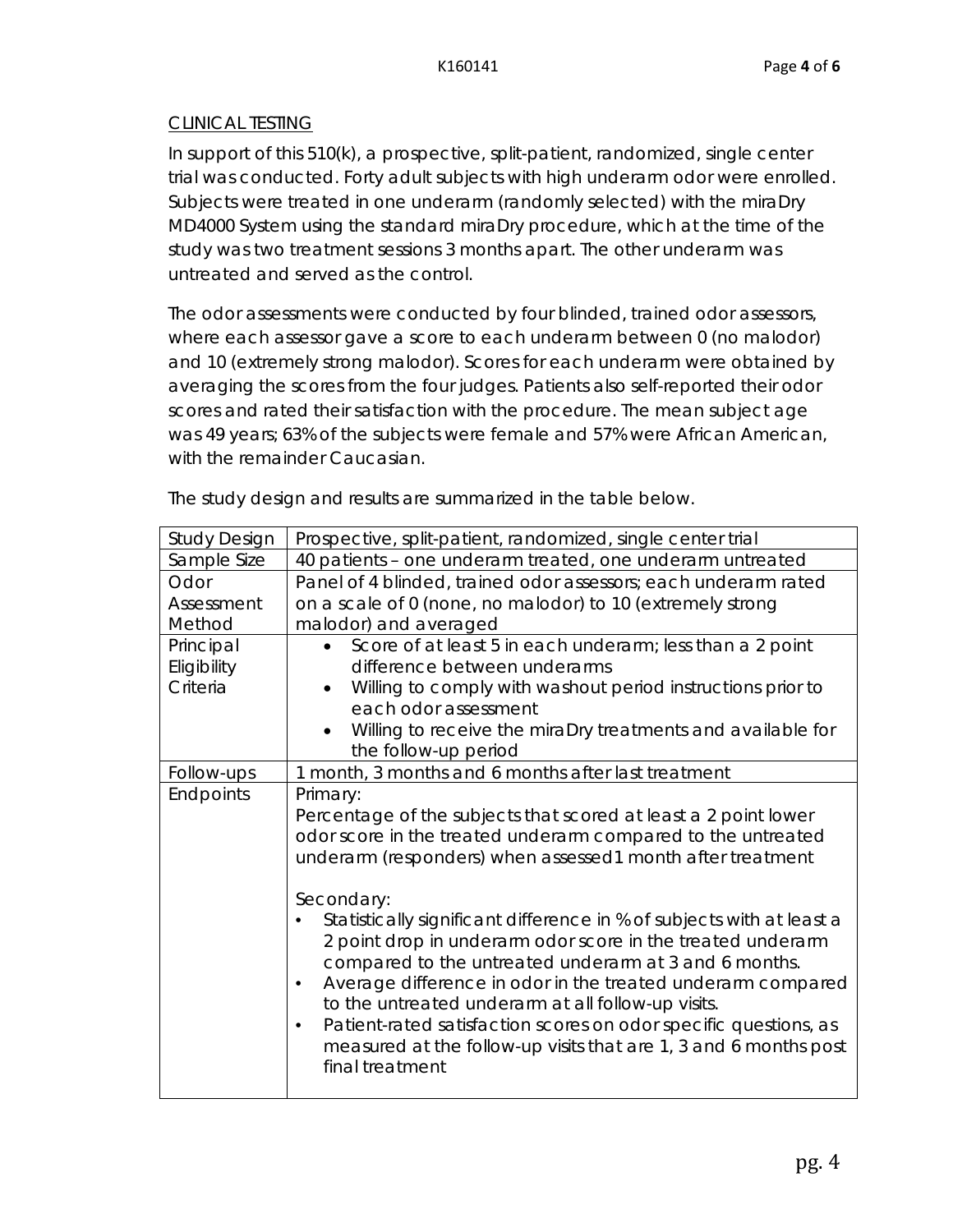| Effectiveness | The results for the responder analysis are shown in the table below                                                                   |                                                             |  |                                                                                                                               |  |
|---------------|---------------------------------------------------------------------------------------------------------------------------------------|-------------------------------------------------------------|--|-------------------------------------------------------------------------------------------------------------------------------|--|
| results       | for the subjects that attended the study visits.                                                                                      |                                                             |  |                                                                                                                               |  |
|               |                                                                                                                                       |                                                             |  |                                                                                                                               |  |
|               |                                                                                                                                       |                                                             |  | Table 1: Percentage of subjects with at least 2 point lower odor                                                              |  |
|               |                                                                                                                                       | score in the treated underarm compared to the untreated     |  |                                                                                                                               |  |
|               | underarm                                                                                                                              |                                                             |  |                                                                                                                               |  |
|               |                                                                                                                                       | $#$ of                                                      |  | Percentage of subjects with at                                                                                                |  |
|               |                                                                                                                                       | Evaluable                                                   |  | least 2 point lower odor score in                                                                                             |  |
|               |                                                                                                                                       | subjects                                                    |  | the treated underarm compared                                                                                                 |  |
|               |                                                                                                                                       |                                                             |  | to the untreated underarm 1                                                                                                   |  |
|               |                                                                                                                                       |                                                             |  | month after treatment.                                                                                                        |  |
|               | 1 month after                                                                                                                         | 35                                                          |  | 23/35 (66%)*                                                                                                                  |  |
|               | treatment                                                                                                                             |                                                             |  |                                                                                                                               |  |
|               | 3 months after                                                                                                                        | 36                                                          |  | (39%)<br>14/36                                                                                                                |  |
|               | treatment                                                                                                                             |                                                             |  |                                                                                                                               |  |
|               | 6 months after                                                                                                                        | 36                                                          |  | 13/36<br>(36%)                                                                                                                |  |
|               | treatment                                                                                                                             |                                                             |  |                                                                                                                               |  |
|               |                                                                                                                                       |                                                             |  | *p=0.09, indicating the proportion of subjects experiencing a 2                                                               |  |
|               |                                                                                                                                       |                                                             |  | point difference (between the treated and untreated underarm)                                                                 |  |
|               |                                                                                                                                       | was not significantly greater than 50%.                     |  |                                                                                                                               |  |
|               |                                                                                                                                       |                                                             |  |                                                                                                                               |  |
|               |                                                                                                                                       |                                                             |  | The primary endpoint and a secondary endpoint were not met,<br>since the percentage of patients with at least a 2 point lower |  |
|               |                                                                                                                                       | score on the treated underarm compared to the untreated     |  |                                                                                                                               |  |
|               |                                                                                                                                       |                                                             |  |                                                                                                                               |  |
|               | underarm was not statistically significant at the three time points.<br>However, the treated underarm was scored as having lower odor |                                                             |  |                                                                                                                               |  |
|               | at all time points.                                                                                                                   |                                                             |  |                                                                                                                               |  |
|               |                                                                                                                                       |                                                             |  |                                                                                                                               |  |
|               | Table 2: Average difference in odor in the treated underarm                                                                           |                                                             |  |                                                                                                                               |  |
|               |                                                                                                                                       | compared to the untreated underarm at all follow-up visits. |  |                                                                                                                               |  |
|               |                                                                                                                                       | Average difference in odor                                  |  | P value                                                                                                                       |  |
|               |                                                                                                                                       | between the treated and                                     |  |                                                                                                                               |  |
|               |                                                                                                                                       | untreated underarm $(+$                                     |  |                                                                                                                               |  |
|               |                                                                                                                                       | 95%CI)                                                      |  |                                                                                                                               |  |
|               | 1 month                                                                                                                               | $2.84 \ (\pm 0.73)$                                         |  | < 0.0001                                                                                                                      |  |
|               | 3 months                                                                                                                              | $1.27 \ (\pm 0.74)$                                         |  | 0.0005                                                                                                                        |  |
|               | 6 months                                                                                                                              | $1.56 \ (\pm 0.56)$                                         |  | < 0.0001                                                                                                                      |  |
|               |                                                                                                                                       |                                                             |  |                                                                                                                               |  |
|               | The treated underarm was rated by judges as having lower odor                                                                         |                                                             |  |                                                                                                                               |  |
|               | scores than the untreated underarm at every time point.                                                                               |                                                             |  |                                                                                                                               |  |
|               | Therefore, although the primary endpoint of statistically significant                                                                 |                                                             |  |                                                                                                                               |  |
|               | responder rate of 2 point reduction in odor was not met, the study                                                                    |                                                             |  |                                                                                                                               |  |
|               | data demonstrate some reduction of underarm odor when used                                                                            |                                                             |  |                                                                                                                               |  |
|               | for the treatment of primary axillary hyperhidrosis.                                                                                  |                                                             |  |                                                                                                                               |  |
|               |                                                                                                                                       |                                                             |  |                                                                                                                               |  |
|               |                                                                                                                                       |                                                             |  |                                                                                                                               |  |
|               |                                                                                                                                       |                                                             |  |                                                                                                                               |  |
|               |                                                                                                                                       |                                                             |  |                                                                                                                               |  |